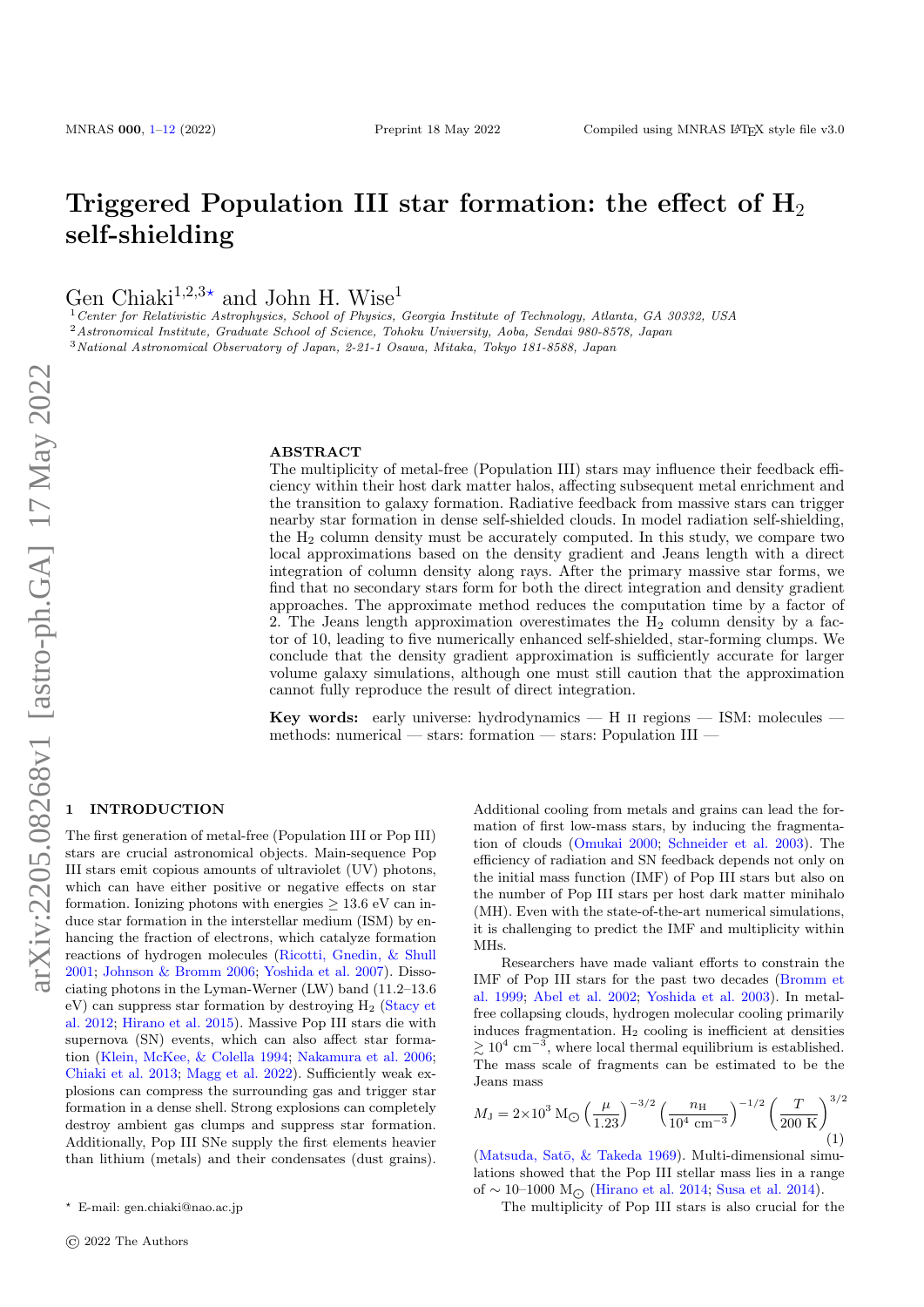efficiency of stellar feedback [\(Ritter et al.](#page-11-11) [2015\)](#page-11-11). Recent numerical simulations have shown that, through the fragmentation of turbulent clouds or accretion discs, binaries and star clusters form at scales of  $\sim 10-10^4$  AU [\(Turk et al.](#page-11-12) [2009;](#page-11-12) [Greif et al.](#page-10-7) [2012;](#page-10-7) [Susa](#page-11-13) [2019;](#page-11-13) [Wollenberg et al.](#page-11-14) [2020\)](#page-11-14). [Sugimura et al.](#page-11-15) [\(2020\)](#page-11-15) found that hierarchical binary/triplet systems form from an accretion disc  $\sim 10^5$  yr after the formation of the primary protostar. The primary binary system consists of massive stars (60–70  $M_{\odot}$ ) with a separation of  $\sim 10^4$  AU. One star hosts a small triplet system with moderately massive companions ( $\sim 10 \text{ M}_{\odot}$ ) at distances of  $10^2 - 10^3$  AU.

In this paper, we focus on another channel of multiple Pop III star formation, so-called "triggered star formation" [\(Elmegreen & Lada](#page-10-8) [1977;](#page-10-8) [Whitworth et al.](#page-11-16) [1994;](#page-11-16) [Hosokawa](#page-10-9) [& Inutsuka](#page-10-9) [2005,](#page-10-9) [2006\)](#page-10-10). After the primary star forms in a MH, it emits ionizing photons if the star is sufficiently massive  $(\gtrsim 10 \text{ M}_\odot)$ . The overpressurized H II region and associated D-type ionization front drives a shock wave, creating a dense shell. It potentially can host star formation if the abundance of H<sub>2</sub> is sufficiently large  $(y(H_2) \gtrsim 10^{-3})$  and becomes self-gravitating. The H<sup>2</sup> fraction in the D-type front can be reduced by LW photons emitted by the primary star. With a sufficiently large column density  $N_{\rm{H}_2} \gtrsim 10^{14}~\rm{cm^{-2}}$ of hydrogen molecules, the self-shielding effect becomes important [\(Shull](#page-11-17) [1978;](#page-11-17) [Federman, Glassgold, & Kwan](#page-10-11) [1979\)](#page-10-11), where the dissociation rate  $k_{\text{diss}}$  is reduced by a shielding factor  $f_{\rm sh}$  that is a non-linear function of  $N_{\rm H_2}$  [\(Draine &](#page-10-12) [Bertoldi](#page-10-12) [1996\)](#page-10-12). Therefore, an accurate estimate of  $N_{\rm H_2}$  is essential to model star formation, if any, in the D-type front.

It is ideal to calculate the column density by integrating the  $H_2$  number density  $n(H_2)$  from the source. Gas is generally optically thin in the LW band, and photons can propagate farther distance than ionizing photons. Radiation transport is especially difficult and computationally expensive in multi-dimensional simulations. To save the computational time, approximation methods are often used, where the column density is calculated using a typical length scale (shielding length) defined at each fluid element. Most researchers use the local Jeans length, which typically characterizes the size of a collapsing cloud. Another common choice is the length scale associated with the density or velocity gradient. The former characterizes the length scale of the density structure. The latter, so-called the Sobolev length, characterizes the length scale where a molecule cannot absorb redshifted photons [\(Sobolev](#page-11-18) [1960\)](#page-11-18).

Several groups have studied the validity of the local approximation in various test problems. [Hartwig et al.](#page-10-13) [\(2015\)](#page-10-13) investigated the effect of  $H_2$  self-shielding of background LW emission in the context of direct-collapse black hole formation. They found that the Jeans approach overestimates the LW intensity, compared to the direct integration. [Safranek-](#page-11-19)[Shrader et al.](#page-11-19)  $(2017)$  studied the self-shielding effects of  $H_2$ and CO dissociation in a galactic disc. They compared direct ray-tracing and a variety of local approximations: the Jeans, Sobolev-length and density-gradient approach. They showed that the local approximation, especially the Jeans approach, in contrast with the findings of [Hartwig et al.](#page-10-13) [\(2015\)](#page-10-13), can reproduce the result of the full ray-tracing calculation well. In this work, we study the effect of the local approximation on the efficiency of triggered star formation, by comparing the full ray-tracing calculation with the density gradient and Jeans length approaches.

Another important numerical parameter is the threshold density  $n_{\text{H,th}}$  above which star formation is assumed to occur. Stars will form if the gas density grows up to  $\geq 10^{19}$  cm<sup>-3</sup> in a timescale shorter than the dynamical time [\(Greif et al.](#page-10-7) [2012\)](#page-10-7). To resolve the gas dynamics in such dense regions, numerical timesteps are limited by the short Courant timescales  $(\leq$  yr). In Mpc-scale cosmological simulations of first-generations of stars and galaxies, several authors use  $n_{\text{H,th}} = 10^{5} - 10^{7}$  cm<sup>-3</sup> [\(Smith et al.](#page-11-20) [2015;](#page-11-20) [Schauer](#page-11-21) [et al.](#page-11-21) [2021\)](#page-11-21). Since the D-type front simultaneously contracts and expands with the thermal pressure from the inner H ii region at comparable timescales, the density may only tentatively exceed the threshold value if  $n_{\text{H,th}}$  is too small. In this work, we will test the convergence for  $n_{\text{H,th}} = 10^6$  and  $10^8$  cm<sup>-3</sup>.

We structure this paper as follows. In Section [2,](#page-1-0) we detail our cosmological hydrodynamics simulations and the relevant chemical processes. Then, we describe the results for the different schemes to estimate the  $H_2$  column density and star formation density threshold in Section [3.](#page-4-0) In Section [4,](#page-7-0) we compare the computational cost for direct integration and local approximation. We also discuss the ramifications of the different schemes on star formation and feedback in the early Universe. Finally, we summarize the paper in Section [5.](#page-10-0)

Throughout the simulations, we adopt the cosmological parameters  $\Omega_{\rm m} = 0.3089, \Omega_{\rm CDM} = 0.2603, \Omega_{\Lambda} = 0.6911,$ and  $H_0 = 67.74$  km s<sup>-1</sup> Mpc<sup>-1</sup> [\(Planck Collaboration et](#page-11-22) [al.](#page-11-22) [2016\)](#page-11-22). We run the simulations in comoving coordinates, but we describe physical quantities in proper coordinates throughout this paper, unless otherwise specified. We use the mass fraction of hydrogen nuclei  $X_{\text{H}} = 0.76$ . All the figures in this paper are created with the YT toolkit [\(Turk](#page-11-23) [et al.](#page-11-23)  $2011$  $2011$  $2011$ .<sup>1</sup>

## <span id="page-1-0"></span>2 METHOD

## 2.1 Cosmological simulation

We run a suite of cosmological simulations with the adaptive mesh refinement (AMR)/N-body simulation code enzo [\(Bryan et al.](#page-10-14) [2014;](#page-10-14) [Brummel-Smith et al.](#page-10-15) [2019\)](#page-10-15). We solve the hydrodynamics equations with the piecewise parabolic method (PPM) in an Eulerian frame [\(Woodward & Colella](#page-11-24) [1984;](#page-11-24) [Bryan et al.](#page-10-16) [1995\)](#page-10-16), using a Harten-Lax-van Leer-Contact (HLLC) Riemann solver to accurately capture hydrodynamical shocks and compute advection of chemical species across contact discontinuities. We follow the DM dynamics with an N-body particle-mesh solver [\(Efstathiou et](#page-10-17) [al.](#page-10-17) [1985;](#page-10-17) [Bryan & Norman](#page-10-18) [1997\)](#page-10-18).

Computational cells are progressively refined by a factor of two in space when satisfying the following criteria:

(a) The baryon mass in a cell exceeds  $3m_{b,0} \times 2^{-0.2L}$  on a refinement level L, where  $m_{b,0}$  is the mean baryon mass on the root grid.

<span id="page-1-1"></span><sup>1</sup> <https://yt-project.org/>.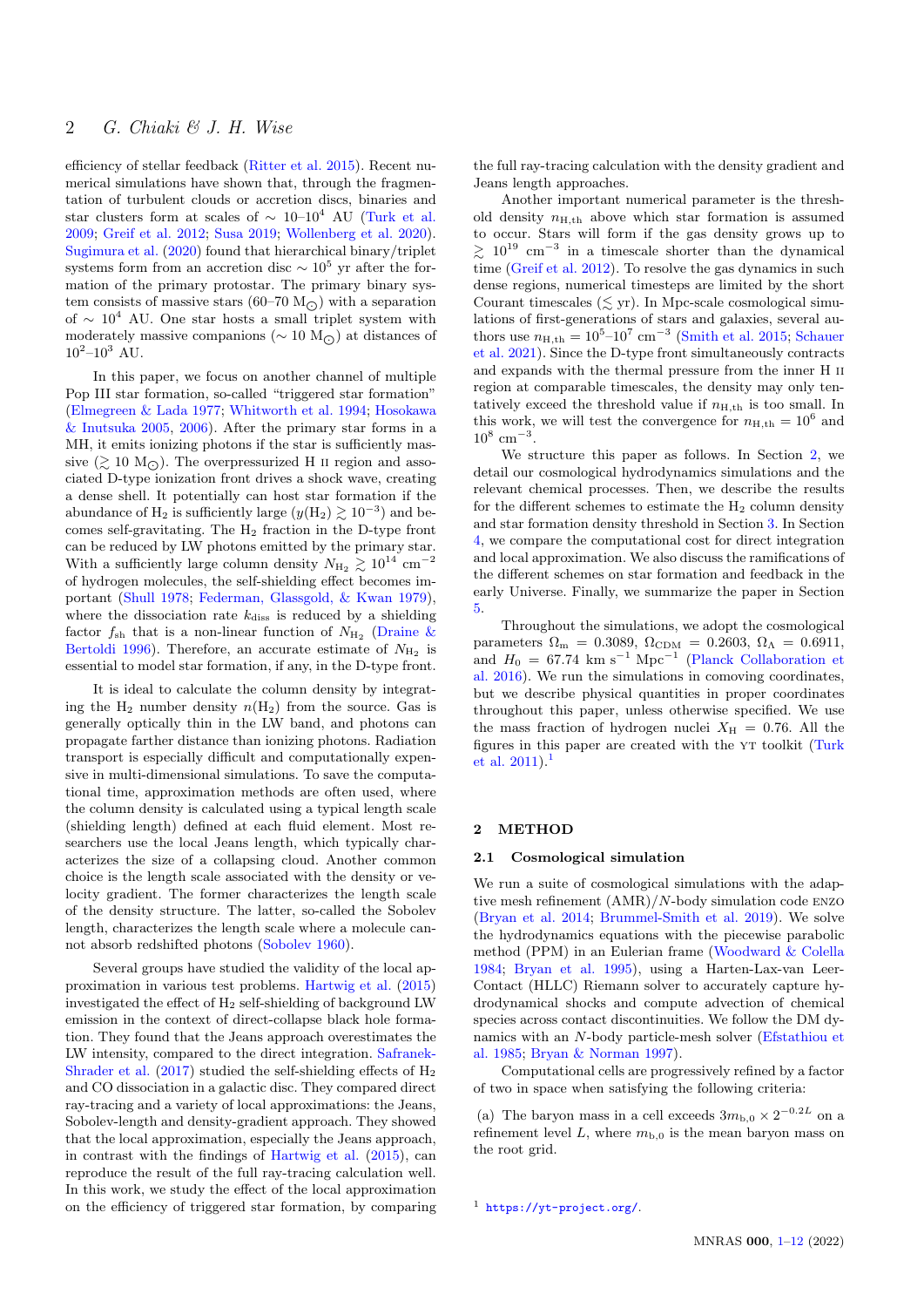<span id="page-2-1"></span>Table 1. Initial parameters of each run

(a) Threshold density  $n_{\text{H,th}}$  for star formation.

| ENZO parameter                                                      | n8<br>n6  | <b>Note</b> |       |                                                                                    |  |  |  |
|---------------------------------------------------------------------|-----------|-------------|-------|------------------------------------------------------------------------------------|--|--|--|
| PopIIIOverDensityThreshold                                          | -1e6 -1e8 |             |       | Minimum density for star formation. <sup><i>a</i></sup>                            |  |  |  |
| (b) Approximation methods for LW transfer.                          |           |             |       |                                                                                    |  |  |  |
| ENZO parameter                                                      | TestA     | TestB       | TestC | Note                                                                               |  |  |  |
| RadiativeTransfer0pticallyThinH2<br>RadiativeTransferUseH2Shielding | $\Omega$  |             |       | Flag to use local approximation.<br>Flag to calculate the self-shielding function. |  |  |  |
| GRACKLE parameter                                                   | TestA     | TestB       | TestC | Note                                                                               |  |  |  |
| H2_self_shielding                                                   |           |             | 3     | Types of local approximation method. <sup>b</sup>                                  |  |  |  |

Note — (a) If a negative value is assigned, ENZO uses its absolute value in units of  $cm^{-3}$ .

(b) 1: Density gradient. 2: User-supplied length-scale. 3: Jeans length.

(b) The DM particle mass contained by a cell exceeds  $3m_{dm,0}$ , where  $m_{dm,0}$  is the mean DM mass on the root grid.

(c) The local Jeans length  $\lambda_{\rm J}$  is resolved less than 64 cells.

The negative coefficient  $-0.2$  in the exponent of criterion (a) invokes the super-Lagrangian refinement for the gas component while criterion (b) ensures Lagrangian refinement for the DM. When the baryon density starts to increase in the run-away collapse phase, cells are refined mostly on criterion (c). This criterion warrants that the local Jeans length is resolved sufficiently to prevent spurious fragmentation [\(Tru](#page-11-25)[elove et al.](#page-11-25) [1997;](#page-11-25) [Turk et al.](#page-11-26) [2012\)](#page-11-26).

We generate the initial conditions in a periodic box with a side length of  $1h^{-1}$  Mpc (comoving) with MUSIC [\(Hahn](#page-10-19) [& Abel](#page-10-19) [2011\)](#page-10-19). We initially run a DM-only simulation with a base resolution  $512^3$  and identify the most massive halo with a mass  $5.97\times 10^8~{\rm M}_\bigodot$  at redshift  $z$  = 7 with a halo-finding code ROCKSTAR [\(Behroozi, Wechsler, & Wu](#page-10-20) [2013\)](#page-10-20). After initially refining the halo Lagrangian region with two additional AMR levels, i.e., with higher spatial resolution by a factor of four, we restart the simulation adding the baryon component. With this zoom-in strategy, the effective resolution is  $2048^3$ , and the minimum DM particle mass is  $12.4 M_{\odot}$ .

## 2.2 Pop III star formation

The main coolant of a primordial cloud is molecular hydrogen. To calculate the fraction and cooling rate of  $H_2$ , we model the non-equilibrium chemistry with the chemistry/cooling library grackle [\(Smith et al.](#page-11-27) [2017;](#page-11-27) [Chiaki](#page-10-21) [& Wise](#page-10-21)  $2019$  $2019$ .<sup>2</sup> We solve a chemical network of 15 primordial species, e<sup>-</sup>, H<sup>+</sup>, H, H<sup>-</sup>, H<sub>2</sub><sup>+</sup>, H<sub>2</sub>, D<sup>+</sup>, D, D<sup>-</sup>, HD<sup>+</sup>, HD He,  $He<sup>+</sup>$ ,  $He<sup>2+</sup>$  and  $HeH<sup>+</sup>$ . This chemical network includes the collisional ionization/recombination of H/He and formation/dissociation of  $H_2/HD$  molecules. We compute the rates of radiative cooling including inverse Compton cooling, bremsstrahlung, H/He transition line cooling,  $H_2$  rovibrational transition line cooling and HD vibrational transition line cooling. We also consider chemical heating from  $H_2$ 

formation, where the binding energy (4.48 eV per molecule) is converted to the thermal energy (see [Omukai](#page-11-6) [2000\)](#page-11-6).

When certain criteria with a molecular cloud are met, we assume that a Pop III star forms. In reality, a star forms after gas is accreted onto a protostellar hydrostatic core with a density of  $n_{\rm H} \sim 10^{19}$  cm<sup>-3</sup> [\(Larson](#page-11-28) [1969;](#page-11-28) [Greif et al.](#page-10-7) [2012\)](#page-10-7). In this work, to save the computational cost, we insert a Pop III star particle in cells that satisfy the following criteria:

- (i) the gas density exceeds a threshold density  $n_{\text{H,th}}$ ,
- (ii) the gas flow is convergent,  $\nabla \cdot \mathbf{v} < 0$ ,
- (iii) the cooling time is less than the dynamical time,
- (iv) the H<sub>2</sub> fraction exceeds a threshold value,  $y_{th}(H_2)$  =  $10^{-3}$ .

We assign the mass  $M_{\rm PopIII}$  of the star particle, randomly sampling from a Larson-type IMF

$$
\frac{\mathrm{d}N}{\mathrm{d}\log M_{\mathrm{PopIII}}} \propto M_{\mathrm{PopIII}}^{-1.3} \exp\left[-\left(\frac{M_{\mathrm{char}}}{M_{\mathrm{PopIII}}}\right)^{1.6}\right],\quad(2)
$$

where  $M_{\text{char}}$  is a characteristic mass of Pop III stars. We set the minimum, maximum and characteristic mass to 1, 300 and 20  $M_{\odot}$ , respectively. With our random seed, the mass of the primary star is  $10.4 M_{\odot}$ .

## 2.3 Radiation feedback from a Pop III star

During the main sequence of a Pop III star, we solve the radiative transfer equation with the adaptive ray tracing module MORAY (Wise  $&$  Abel [2011\)](#page-11-29). We calculate the number flux  $P$  of ionizing/dissociating photons passing through each computational cell. From each radiation source, we integrate P along rays in directions based on HEALPix (Hierarchical Equal Area isoLatitude Pixelation; Górski et al. [2005\)](#page-10-22). The number of rays is  $12 \times 4^l$  with a level l. The initial level (RadiativeTransferInitialHEALPixLevel) is set to 1, and rays are adaptively split as they travel away from the source. We set the minimum number of rays passing through a cell (RadiativeTransferRaysPerCell) to 5.1.

We divide the spectral energy distribution of the source into four energy bins of  $(E_{\text{LW}}, E_{\text{H}}, E_{\text{He}}, E_{\text{He}^+})$  = (12.8, 28.0, 30.0, 58.0) eV, corresponding to the dissociating, H, He and  $He<sup>+</sup>$  ionizing photons, respectively. The

<span id="page-2-0"></span><sup>2</sup> <https://grackle.readthedocs.io/>.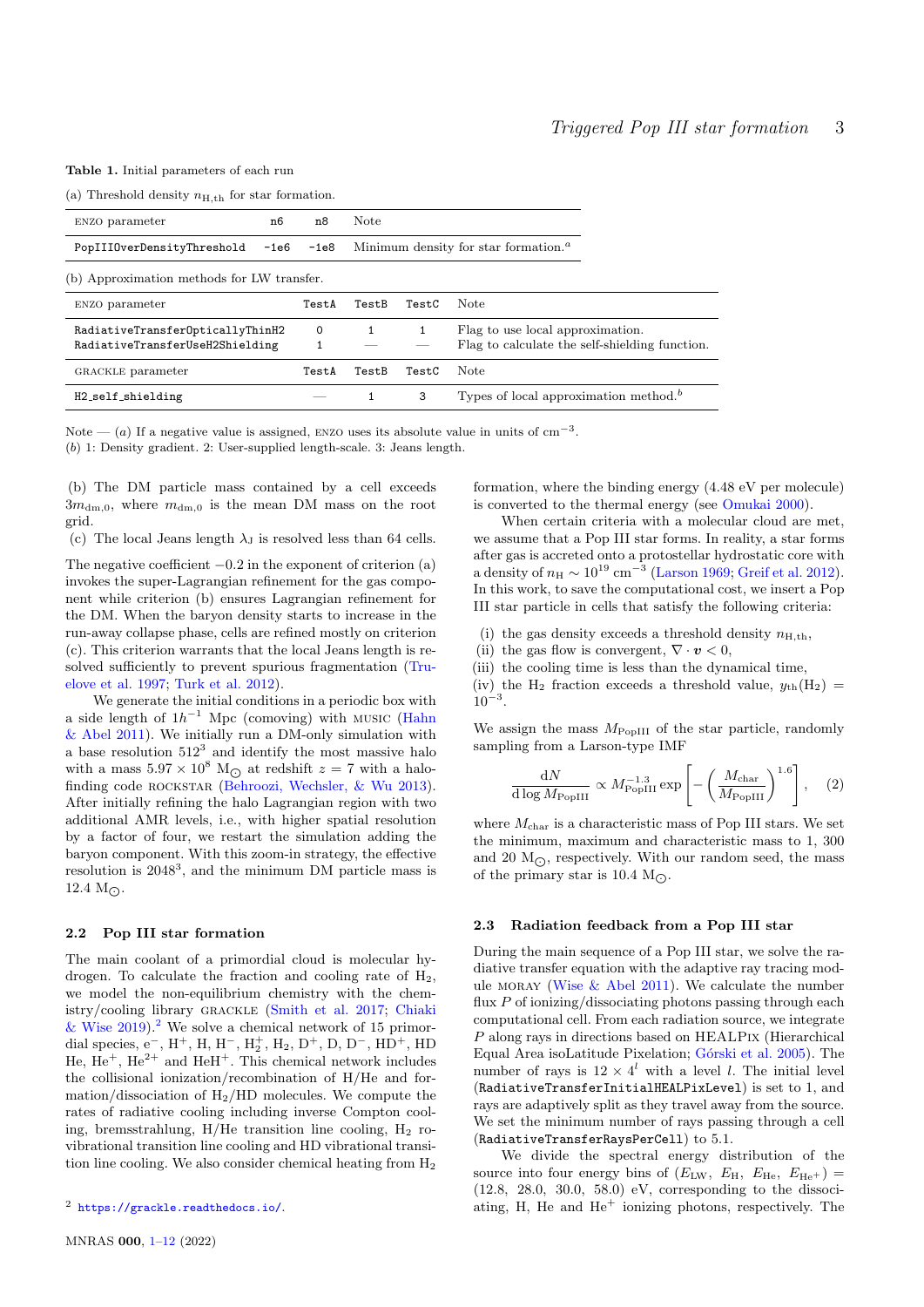| $n_{\rm H, th}$<br>$\rm[cm^{-3}]$ | Test          | $t_{\rm form}$<br>[kyr] | D<br>$[\mathrm{pc}]$ | $M_{\rm Pop III}$<br>$[M_{\bigodot}]$ | $t_{\rm life}$<br>[Myr] | Q(H)<br>$[s^{-1}]$    | $Q$ (He)<br>$\lceil s^{-1} \rceil$ | $Q(He^+)$<br>$\lceil s^{-1} \rceil$ | Q(LW)<br>$\lceil s^{-1} \rceil$ |
|-----------------------------------|---------------|-------------------------|----------------------|---------------------------------------|-------------------------|-----------------------|------------------------------------|-------------------------------------|---------------------------------|
| $10^6$                            | A             | 0.0                     | 0.0                  | 10.4                                  | 16.9                    | $5.42\times10^{47}$   | $1.78\times10^{47}$                | $2.84\times10^{41}$                 | $7.96 \times 10^{47}$           |
|                                   | B             | 0.0                     | 0.0                  | 10.4                                  | 16.9                    | $5.42 \times 10^{47}$ | $1.78 \times 10^{47}$              | $2.84 \times 10^{41}$               | $7.96 \times 10^{47}$           |
|                                   | $\mathcal{C}$ | 0.0                     | 0.0                  | 10.4                                  | 16.9                    | $5.42 \times 10^{47}$ | $1.78 \times 10^{47}$              | $2.84 \times 10^{41}$               | $7.96 \times 10^{47}$           |
|                                   | ÷.            | 20.6                    | 0.143                | 16.0                                  | 9.6                     | $2.04 \times 10^{48}$ | $7.95 \times 10^{47}$              | $2.36 \times 10^{43}$               | $2.78 \times 10^{48}$           |
|                                   | ÷.            | 30.7                    | 0.301                | 28.7                                  | 5.4                     | $9.77 \times 10^{48}$ | $4.56 \times 10^{48}$              | $3.54\times10^{45}$                 | $1.22 \times 10^{49}$           |
|                                   |               | 40.6                    | 0.734                | 28.1                                  | 5.5                     | $9.23 \times 10^{48}$ | $4.29 \times 10^{48}$              | $2.97 \times 10^{45}$               | $1.15 \times 10^{49}$           |
|                                   |               | 53.9                    | 0.336                | 33.3                                  | 4.8                     | $1.40 \times 10^{49}$ | $6.79 \times 10^{48}$              | $1.07 \times 10^{46}$               | $1.71 \times 10^{49}$           |
|                                   | ÷.            | 63.8                    | 0.435                | 18.8                                  | 8.0                     | $3.21 \times 10^{48}$ | $1.32 \times 10^{48}$              | $1.04 \times 10^{44}$               | $4.26 \times 10^{48}$           |
| $10^{8}$                          | A             | 0.0                     | 0.0                  | 10.4                                  | 16.9                    | $5.42 \times 10^{47}$ | $1.78\times10^{47}$                | $2.84 \times 10^{41}$               | $7.96 \times 10^{47}$           |
|                                   | B             | 0.0                     | 0.0                  | 10.4                                  | 16.9                    | $5.42 \times 10^{47}$ | $1.78 \times 10^{47}$              | $2.84 \times 10^{41}$               | $7.96 \times 10^{47}$           |
|                                   | $\mathcal{C}$ | 0.0                     | 0.0                  | 10.4                                  | 16.9                    | $5.42 \times 10^{47}$ | $1.78 \times 10^{47}$              | $2.84 \times 10^{41}$               | $7.96 \times 10^{47}$           |
|                                   |               | 37.1                    | 0.0418               | 16.0                                  | 9.6                     | $2.04 \times 10^{48}$ | $7.95 \times 10^{47}$              | $2.36 \times 10^{43}$               | $2.78 \times 10^{48}$           |
|                                   |               | 62.2                    | 0.0390               | 67.6                                  | 3.1                     | $6.27 \times 10^{49}$ | $3.47 \times 10^{49}$              | $8.27 \times 10^{47}$               | $7.10\times10^{49}$             |

<span id="page-3-2"></span>Table 2. Properties of forming Pop III stars

Note  $-$  (1) threshold density for star formation. (2) ID of tests. (3) formation time. (4) distance from the primary star. (5) mass. (6) lifetime. (7–10) emission rates of H, He and  $He<sup>+</sup>$  ionizing photons and  $H<sub>2</sub>$  dissociating photons.

energies are fixed regardless of the stellar mass for simplicity. We use the fits from [Schaerer](#page-11-30) [\(2002\)](#page-11-30) to calculate the emission rates of dissociating and H, He, and  $He<sup>+</sup>$  ionizing photons,  $Q(LW)$ ,  $Q(H)$ ,  $Q(He)$  and  $Q(He<sup>+</sup>)$ , respectively, as a function of stellar mass.

For ionizing photons, we solve the radiative transfer equation for all runs. We calculate the optical depth along a ray segment passing through a cell with a size dr as

$$
d\tau_i = \sigma_i n_i dr,\tag{3}
$$

where  $\sigma_i$  and  $n_i$  is the absorption cross-section (taken from [Verner et al.](#page-11-31) [1996\)](#page-11-31) and number density of a species  $i =$  ${H, He, He<sup>+</sup>},$  respectively. The photon flux is reduced by

$$
dP_{\text{ion},i} = P_{\text{ion},i}(1 - e^{-d\tau_i})\tag{4}
$$

accross the ray segment. Then we calculate the photoionization rate as

$$
k_{\text{ion},i} = \frac{\text{d}P_{\text{ion},i}}{n_i V_{\text{cell}} \text{d}t_{\text{P}}}
$$
\n
$$
\tag{5}
$$

during a photon integration timestep  $dt_{\text{P}}$ , where  $V_{\text{cell}}$  is a cell volume, from a single ray. The total photoionization rate is the sum of all the rays passing through the cell.

To calculate the photodissociation rate, we test the following three methods.

## TestA Direct integration of  $H_2$  number density

In this test, we compute the  $H_2$  dissociation rate  $k_{\text{diss}}$ using the number of LW photons PLW entering a computational cell as

$$
k_{\rm diss} = \sum_{\rm rays} \frac{P_{\rm LW}\sigma_{\rm H_2}\Omega_{\rm ray}r^2 dr}{A_{\rm cell}V_{\rm cell}dt_{\rm P}},\tag{6}
$$

where  $A_{\text{cell}}$  is the face area of the computational cell,  $r$  is a distance between the source and the cell,  $\Omega_{\text{ray}}$  is the solid angle of a HEALPix cell. We use a reaction cross-section  $\sigma_{\rm H_2} = 3.71 \times 10^{-18} \text{ cm}^2 \text{ of H_2} \text{ (Abel et al. 1997).}$  $\sigma_{\rm H_2} = 3.71 \times 10^{-18} \text{ cm}^2 \text{ of H_2} \text{ (Abel et al. 1997).}$  $\sigma_{\rm H_2} = 3.71 \times 10^{-18} \text{ cm}^2 \text{ of H_2} \text{ (Abel et al. 1997).}$  $\sigma_{\rm H_2} = 3.71 \times 10^{-18} \text{ cm}^2 \text{ of H_2} \text{ (Abel et al. 1997).}$  $\sigma_{\rm H_2} = 3.71 \times 10^{-18} \text{ cm}^2 \text{ of H_2} \text{ (Abel et al. 1997).}$  In the cell, photons are attenuated as

$$
dP_{\text{LW}} = P_{\text{LW}} \left[ f_{\text{sh}} (N_{\text{H}_2} + dN_{\text{H}_2}) - f_{\text{sh}} (N_{\text{H}_2}) \right],\tag{7}
$$

where  $f_{\rm sh}(N_{\rm H_2})$  is a shielding function. We use the fitting function

<span id="page-3-0"></span>
$$
f_{\rm sh}(N_{\rm H_2}) = \frac{0.965}{(1+x/v_{\rm th,5})^2} + \frac{0.035}{(1+x)^{0.5}} \times \exp\left[-8.5 \times 10^4 (1+x)^{0.5}\right]
$$
(8)

[\(Wolcott-Green, Haiman, & Bryan](#page-11-32) [2011\)](#page-11-32), by setting the parameter RadiativeTransferH2ShieldType = 1, where  $x =$  $N_{\text{H}_2} / 5 \times 10^{14} \text{ cm}^{-2}$  and  $v_{\text{th,5}} = v_{\text{th}} / 10^5 \text{ cm s}^{-1}$ . The column density is directly integrated as

$$
N_{\rm H_2} = \int n(\rm H_2) ds \tag{9}
$$

along a HEALPix ray s.

#### TestB Local approximation with the density gradient

In local approximations, the dissociation rate is estimated as

$$
k_{\rm diss} = f_{\rm sh}(N_{\rm H_2}) \frac{Q(LW)\sigma_{\rm H_2}}{4\pi r^2}
$$
 (10)

using the functional form  $f_{\text{sh}}(N_{\text{H}_2})$  given in Eq. [\(8\)](#page-3-0). We compute the column density as

<span id="page-3-1"></span>
$$
N_{\rm H_2} = n(\rm H_2) l_{\rm sh} \tag{11}
$$

with a length scale  $l_{sh}$  (shielding length) defined with physical quantities of each fluid element. In TestB, we estimate  $l_{\rm sh}$  as the density gradient

$$
l_{\text{sh,D}} = \frac{\rho}{|\nabla \rho|},\tag{12}
$$

where  $\rho$  is the density of a cell.

#### TestC Local approximation with the Jeans length

In this test, we use the same local approximation as TestB (Eq. [11\)](#page-3-1), but the shielding length is calculated from the local Jeans length

$$
l_{\mathrm{sh,J}} \equiv \lambda_{\mathrm{J}} = \left(\frac{\pi c_{\mathrm{s}}^2}{G\rho}\right)^{1/2},\tag{13}
$$

where  $c_s$  is the sound speed of a cell.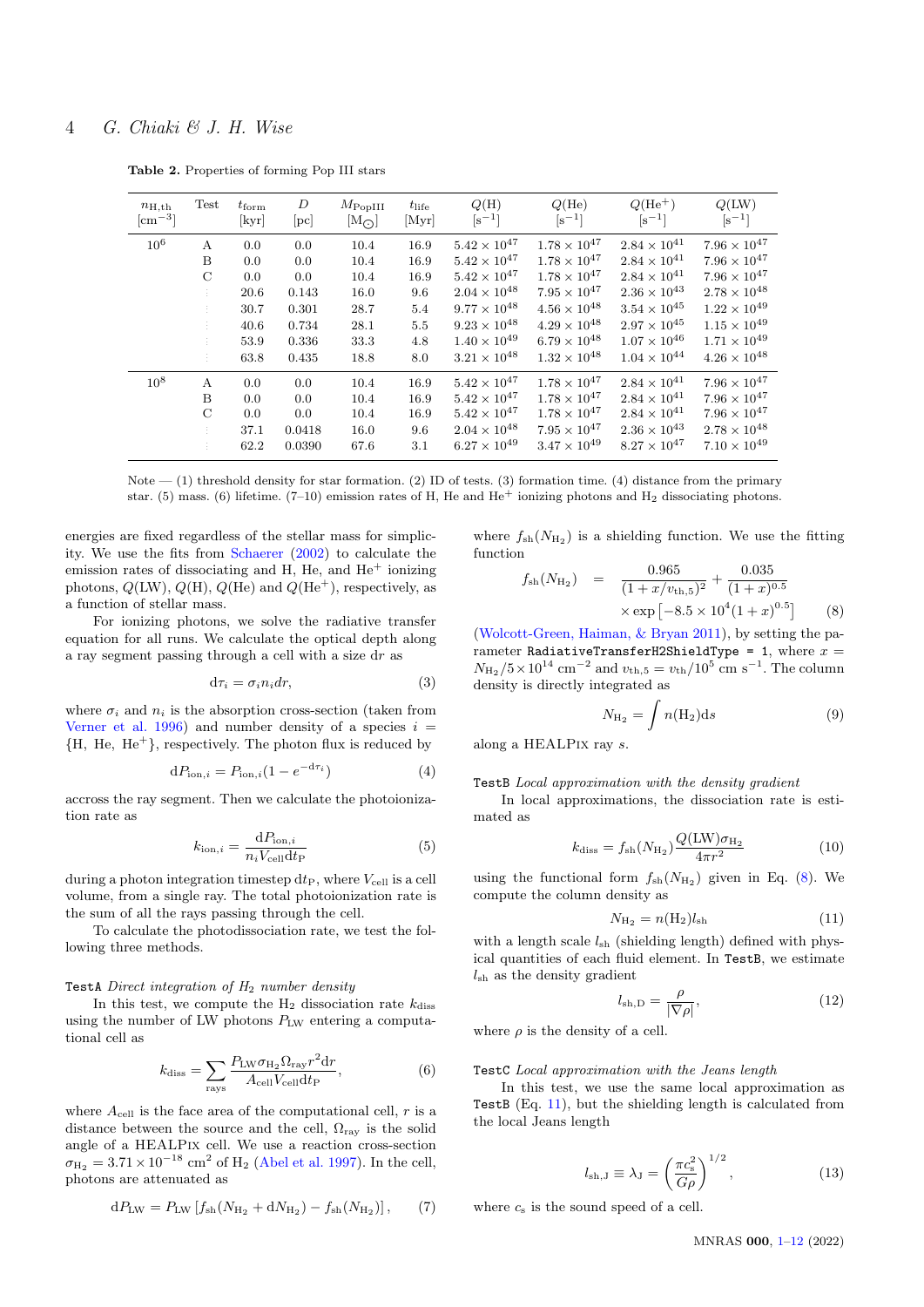

## $n_{\text{H, th}} = 10^6 \text{ cm}^{-3} \text{ TestC} t_{\text{SF}} = 17.062 \text{ kyr}$

**Figure 1.** Slices of (a) density, (b) temperature and (c) number fraction  $y(H_2)$  of hydrogen molecules relative to hydrogen nuclei for TestC at the time 17.1 kyr after the primary star formation and just before the secondary star formation. The plotted window is centered at the position of the primary Pop III star (cyan circle) with a side length of 2 pc on the computational  $x-y$  plane.

#### 2.4 Star formation density threshold

The threshold density  $n_{\text{H,th}}$  can affect the efficiency of Pop III star formation. We compare two cases with  $n_{\text{H,th}} = 10^6$ and  $10^8$  cm<sup>-3</sup>, hereafter called n6 and n8, respectively. The former value is often used in small-volume cosmological simulations of the first galaxies [\(Skinner & Wise](#page-11-33) [2020;](#page-11-33) [Schauer](#page-11-21) [et al.](#page-11-21) [2021\)](#page-11-21) and lower values in larger-volume simulations [\(Wise et al.](#page-11-34) [2012;](#page-11-34) [Xu et al.](#page-11-35) [2016;](#page-11-35) [Jeon, Besla, & Bromm](#page-10-24) [2021\)](#page-10-24). In this paper, we mainly show the result for n6 as a fiducial case. We run simulations of TestA, B and C for each  $n<sub>H-th</sub>$ , and Table [1](#page-2-1) summarizes the initial parameters in the six runs.

We terminate our simulations 0.1 Myr after the formation of the primary star, that is shorter than the lifetime (∼ 10 Myr) of a star with a mass  $\sim$  10 M<sub> $\odot$ </sub>. We confirm that the number of Pop III stars is unchanged by running the simulation for TestB until the lifetime of the primary star. We output snapshots at every 5000 yr to analyze the star formation history. Hereafter, we measure the time  $t_{\text{SF}}$ from the primary star formation.

## <span id="page-4-0"></span>3 RESULTS

## 3.1 Number of forming Pop III stars

In this section, we present the results for case n6, where the threshold density  $n_{\text{H,th}}$  for star formation is  $10^6 \text{ cm}^{-3}$ . At a redshift of  $z = 25.1$  in a MH with a virial mass of  $3.39 \times 10^5$  M<sub>O</sub> and virial radius of 86.8 pc, H<sub>2</sub> molecules form through the reactions

<span id="page-4-3"></span>
$$
H + e^- \rightarrow H^- + \gamma
$$
 (Reaction 7),  
\n $H^- + H \rightarrow H_2 + e^-$  (Reaction 8),

catalyzed by free electrons (H<sup>−</sup>-process; [Peebles](#page-11-36) [1980\)](#page-11-36). The gas temperature decreases below ∼ 1000 K through rovibrational cooling of H2. A cloud collapses in a runaway manner. When the density reaches  $10^6 \text{ cm}^{-3}$ , we insert the primary Pop III star. With our random seed, the

<span id="page-4-2"></span>mass of the primary star is assigned to 10.4  $M_{\odot}$ . Its lifetime is  $t_{\text{life}} = 16.9$  Myr, and the photon emission rates are  $(Q(LW), Q(H), Q(He), Q(He^+)) = (5.42 \times 10^{47}, 1.78 \times$  $10^{47}$ ,  $2.84 \times 10^{41}$ ,  $7.96 \times 10^{47}$ ) s<sup>-1</sup>. An H II region forms around the star through the absorption of ionizing photons, and modifies the density structure in the ISM. Photons in the LW band dissociate  $H_2$  molecules and affect the formation of any secondary star.

The subsequent star formation history varies for different local approximation methods. Table [2](#page-3-2) summarizes the properties of Pop III stars forming during the first 0.1 Myr after the primary star forms. Only one Pop III star forms for TestA and B, while six stars form for TestC. In TestC, the secondary stars with (random) masses 20–30  $M_{\odot}$  form at distances  $D = 0.1{\text{-}}0.7$  pc from the primary star at the time  $t_{\rm SF} = 20$ –60 kyr. Compared to TestA, the number of Pop III stars is consistent for TestB and overestimated for TestC.

In the following subsections, we describe the evolution of the H ii region for TestA and B (Section [3.2\)](#page-4-1) and interpret the secondary star formation in case TestC (Section [3.3\)](#page-6-0). Then, we describe the result for n8 in Section [3.4.](#page-6-1)

## <span id="page-4-1"></span>3.2 Evolution of H ii regions

Fig. [1](#page-4-2) shows the slices of density, temperature and the number fraction  $y(H_2)$  of  $H_2$  to hydrogen nuclei at  $t_{\text{SF}} = 17.1$ kyr, just before the secondary star formation for TestC. In this figure, we plot the results only for TestC. The distribution of density and temperature for TestA and B is almost the same as TestC, but  $y(H_2)$  is smaller than for the two other tests by eight orders of magnitude in the dense shell outside the H ii region.

Fig. [2](#page-5-0) shows the density, temperature,  $e^-$  and  $H_2$  fraction, column density and photodissociation rate along a ray from the source to the density maximum. The UV photons with energies  $E \geq 13.6$  eV emitted by the primary star ionizes the adjacent gas. The temperature increases to  $\sim 5 \times 10^4$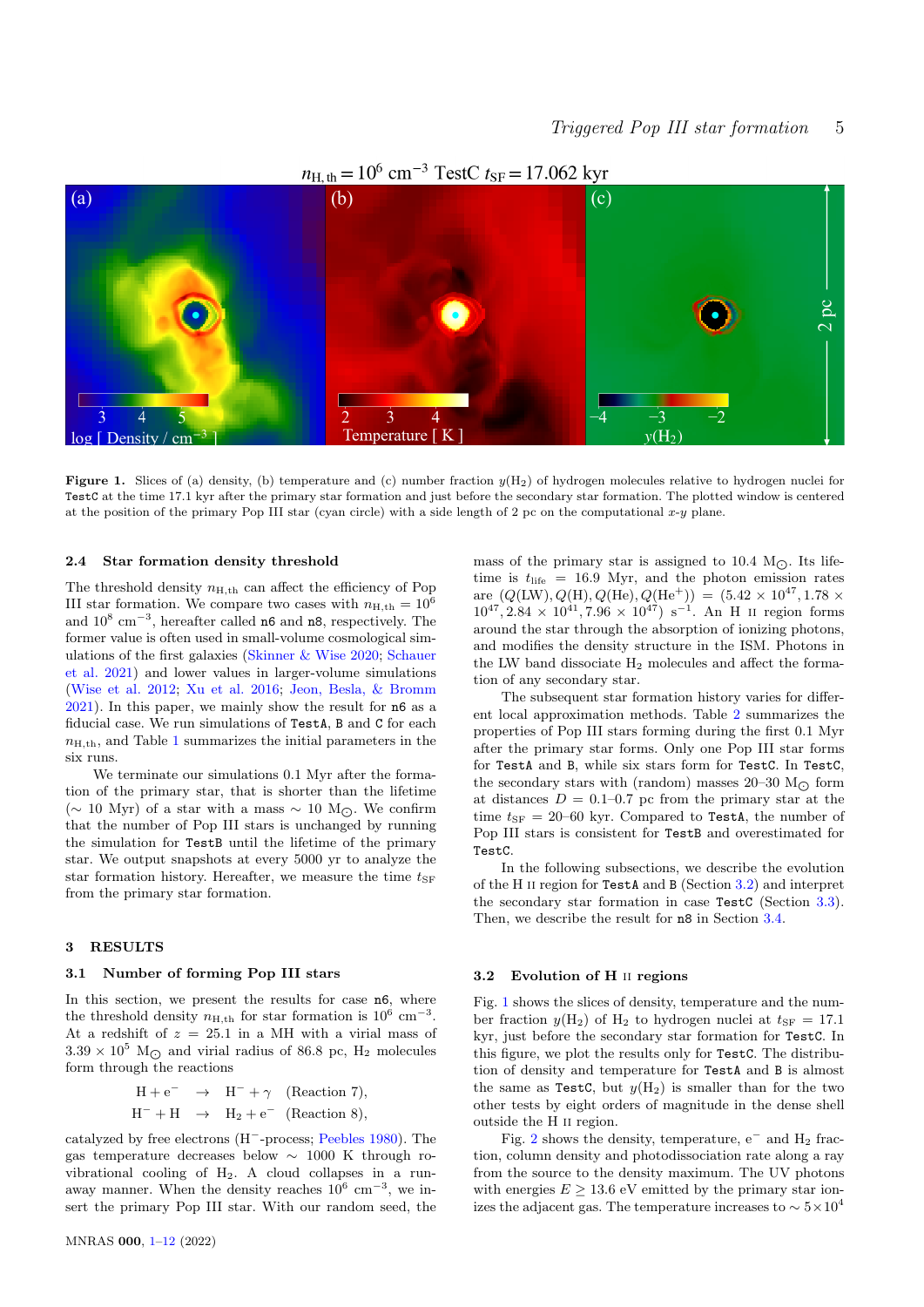

Figure 2. (a) Density  $n_H$ , (b) temperature T, (c) e<sup>-</sup> fraction  $y(e^-)$  (solid curves), H<sup>-</sup> fraction  $y(H^-)$  (dashed curves), (d) H<sub>2</sub> fraction  $y(H_2)$ , (e)  $H_2$  column density  $N_{H_2}$  and (f) dissociation rate  $k_{\text{diss}}$  as a function of distance from the primary Pop III star on a ray from the source to the density maximum at the time 17.1 kyr after the primary star formation. The red, green and blue curves denote the results for TestA, TestB and TestC, respectively. The purple and orange shaded regions represent the H2-ring and D-type front for TestA, respectively.

K, comparable to the surface temperature of the star. Due to the strong thermal pressure ( $\sim 10^{-9}$  dyn/cm<sup>-2</sup>), the density declines to  $\sim 400 \text{ cm}^{-3}$  in the ionized region. Just outside the ionizing front (I-front), a dense shell (D-type front) forms. We define the D-type front as the region with densities above 0.1 times the maximum density (orange shaded region in Fig. [2\)](#page-5-0). In the region between the I-front and Dtype front, the gas is partly ionized with an electron fraction of  $y(e) \sim 10^{-3}$ . The H<sub>2</sub> fraction increases through the H<sup>-</sup>process (Reactions 7 and 8), and a so-called " $H_2$ -ring" ap-pears (Fig. [1c](#page-4-2)). We define the  $H_2$ -ring as the region with  $H_2$ fractions above 0.1 times the maximum,  $y_{\text{max}}(H_2) \sim 10^{-7}$ (purple shaded region in Fig. [2\)](#page-5-0). In Fig. [2,](#page-5-0) we plot the Dtype front and  $H_2$ -ring for Test A, but their positions are almost the same for the other tests.

At the time  $t_{\rm SF} = 17.1$  kyr, the radius of the D-type front reaches  $\sim 0.1$  pc (Fig. [2\)](#page-5-0). The gas flow is convergent, and the density increases up to  $\sim 10^6$  cm<sup>-3</sup>, comparable

<span id="page-5-0"></span>to  $n_{\text{H},th}$ . Therefore, the D-type front naturally satisfies the criteria (i) and (ii) for star formation. If  $H_2$  fraction is larger than  $y_{th}(H_2)$ , the criteria (iii) and (iv) will be also satisfied. For TestA and B, due to ineffective shielding, a sufficient fraction of dissociating photons can penetrate into the D-type front, and the formation of secondary stars is prevented. We discuss the result in a quantitative manner in subsequent sections.

## (a) TestA

For TestA, the density reaches the maximum value of  $n_{\text{H,max}} = 6.88 \times 10^5 \text{ cm}^{-3}$  in the D-type front at a distance 0.170 pc at the time  $t_{SF} = 17.1$  kyr. Since  $n_{\text{H,max}}$ is comparable to  $n_{\text{H,th}}$ , the criteria (i) and (ii) will be satisfied if the convergence continues. Just inside the D-type front, the  $H_2$ -ring forms at a distance 0.0960 pc, where the fraction of H<sub>2</sub> reaches only up to  $y(H_2) = 2.95 \times 10^{-7}$ . The column density increases rapidly in the  $H_2$  ring, and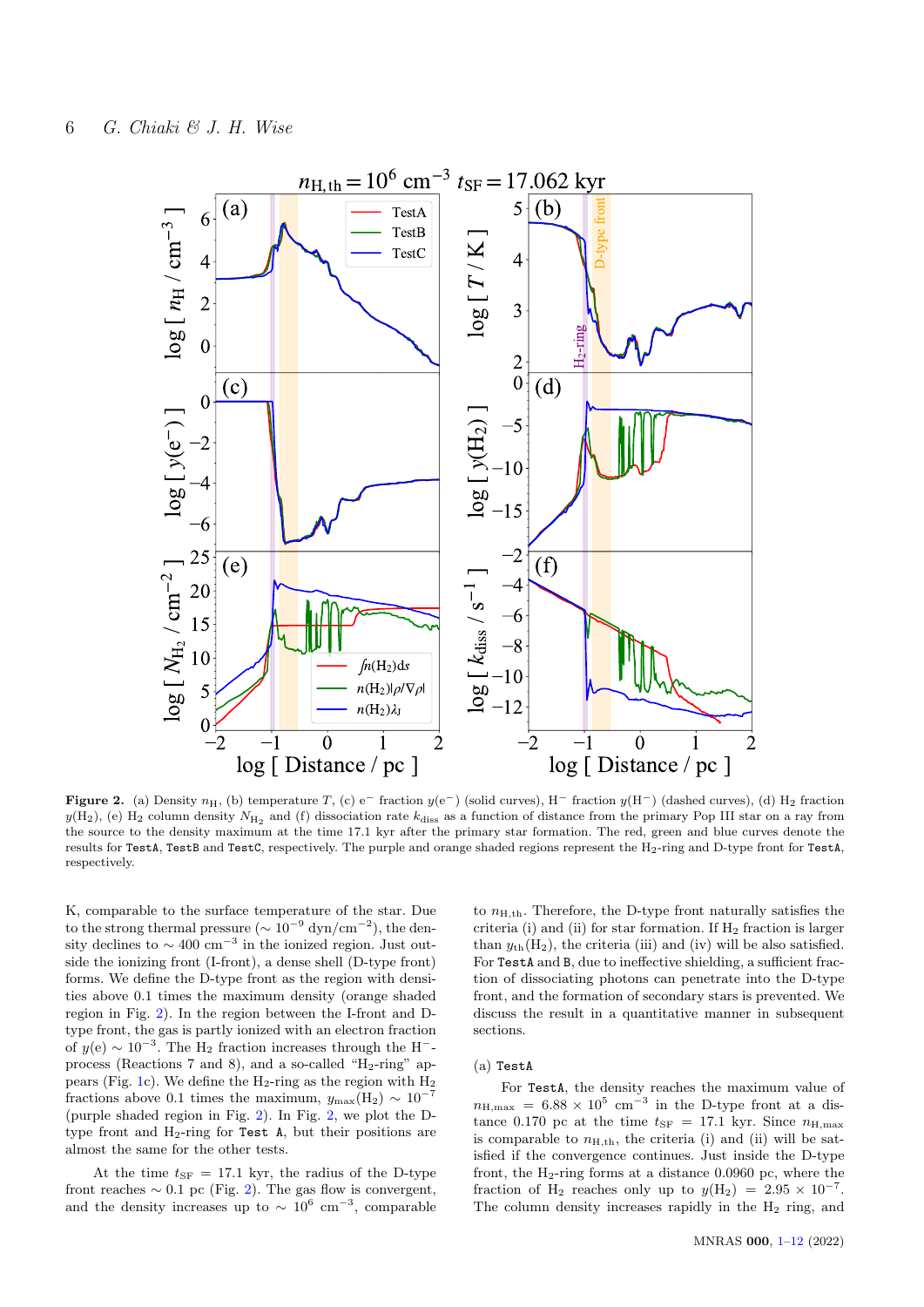

<span id="page-6-2"></span>Figure 3.  $H_2$  column density calculated with different schemes as a function of distance from the primary Pop III star on a ray from the source to the density maximum at the time 17.1 kyr after the primary star formation. From the snapshot of TestC, we calculate the column density by integrating H<sup>2</sup> density along the ray (red curve) and using density gradient  $|\rho/\nabla \rho|$  (green curve). The blue curve is the same as the one in Fig. [2e](#page-5-0). The purple and orange shaded regions represent the  $H_2$ -ring and D-type front, respectively, the same as Fig. [2.](#page-5-0)

it reaches a plateau of  $N_{\text{H}_2} \sim 7 \times 10^{14} \text{ cm}^{-3}$  (red curves in Fig. [2\)](#page-5-0). At the density maximum, the column density is  $N_{\text{H}_2} = 6.98 \times 10^{14} \text{ cm}^{-2}$ . With the temperature 856 K, the shielding fraction is  $f_{\rm sh} = 0.704$  (Eq. [8\)](#page-3-0), that is, dissociation photons are only marginally shielded in the H2-ring. Since  $\rm H_2$  molecules cannot avoid dissociation, the  $\rm H_2$  fraction declines down to  $y(H_2) \sim 10^{-10}$ . The star-formation criteria (iii) and (iv) are not satisfied, and thus secondary stars do not form.

## (b) TestB

For TestB, only one Pop III star forms during the simulation, which is the same result as TestA. However, this does not necessarily means that the Sobolev-like approximation can reproduce the result of direct integration. The D-type front is a potential star forming site, because its density  $(6.74 \times 10^5 \text{ cm}^{-3})$  is comparable to  $n_{\text{H,th}}$  at  $t_{\text{SF}} = 17.1$ kyr. The shielding length  $l_{\text{sh,D}} = 0.111$  pc at the density maximum characterizes the length scale of the D-type front (0.139 pc). The column density is estimated as the product of H<sup>2</sup> fraction at the density maximum and the thickness of the D-type front. As we have discussed in the previous section, the  $H_2$ -ring mostly contributes to the column density at the density maximum for TestA. This indicates that the local approximation fails to capture the contribution of the spatially separated region. The column density is indeed underestimated to be  $N_{\rm H_2} = 2.95 \times 10^{13} \text{ cm}^{-2}$ , compared to the value  $6.98 \times 10^{14}~\mathrm{cm}^{-3}$  for TestA by a factor of 20, because the H<sup>2</sup> fraction is smaller in the D-type front than in the  $H_2$ -ring. Nevertheless, since the shielding factor  $f_{sh}(N_{H_2})$  is insensitive to  $N_{\text{H}_2}$  at  $N_{\text{H}_2} \lesssim 5 \times 10^{14} \text{ cm}^{-3}$ ,  $f_{\text{sh}} = 0.982$  is comparable to the value for TestA. Consequently, secondary stars do not form as for TestA.

#### <span id="page-6-0"></span>3.3 Secondary star formation for TestC

For TestC, the shielding factor is overestimated, compared to TestA, that consequently overproduces Pop III stars. At  $t_{\rm SF}$  = 17.1 kyr, just before the formation of the first secondary star, the dissociation rate  $k_{\text{diss}} = 8.48 \times 10^{-12} \text{ s}^{-1}$ is much smaller than for TestA and B at the density maximum. A large fraction  $(9.67 \times 10^{-4})$  of H<sub>2</sub> survives, and  $y(H_2)$  exceeds the threshold value  $10^{-3}$  at  $t_{SF} = 20.6$  kyr. Feedback from the secondary stars further induces repetitive star formation. By  $t_{SF} = 0.1$  Myr, six Pop III stars form.

This behavior occurs because the Jeans length approach overestimates the  $H_2$  column density. For a fair comparison, we calculate  $N_{\text{H}_2}$  with the three different methods from a snapshot for TestC at the time  $t_{SF}$  = 17.1 kyr (Fig. [3\)](#page-6-2). The blue and green curves show the result for the direct integration and the density gradient approach, respectively. The Jeans length approach overestimates  $N_{\text{H}_2}$  =  $9.45 \times 10^{20}$  cm<sup>-2</sup> at the density maximum, compared to  $4.87 \times 10^{19}$  and  $9.19 \times 10^{19}$  cm<sup>-2</sup> for direct integration and density gradient approach by a factor of two and ten, respectively. Since the Jeans length originally characterizes the length scale of a quasi-static collapsing cloud, it is larger than the length scale of the D-type front contracting with the thermal pressure of the H ii region. The shielding factor  $f_{\rm sh} = 8.36 \times 10^{-6}$  is smaller than the direct integration method, because  $f_{\rm sh}(N_{\rm H_2})$  is a decreasing function of  $N_{\rm H_2}$ for  $N_{\text{H}_2} \gtrsim 5 \times 10^{14} \text{ cm}^{-3}$  (Eq. [8\)](#page-3-0). Dissociating photons cannot penetrate into the D-type front due to the high efficiency of self-shielding, and thus the  $H_2$  fraction exceeds the critical value. After this point, secondary stars form in the D-type front.

## <span id="page-6-1"></span>3.4 Effect of the threshold density for star formation

In this section, we describe the results for a higher threshold density  $n_{\text{H,th}} = 10^8 \text{ cm}^{-3}$  (n8). The primary star forms at a redshift 25.0, 0.3 Myr later than n6. The stellar UV photons creates an H ii region, and a D-type front forms just outside a H<sub>[2](#page-3-2)</sub>-ring like the  $n6$  case. As Table 2 summarizes, only one Pop III star forms in TestA and B, while three stars form in TestC when we terminate the simulations at the time  $t_{\text{SF}} = 0.1$  Myr. For TestC, the number of Pop III stars becomes smaller than case n6 and approaches the value for TestA. However, the result still does not converge even for the high  $n_{\rm H,th} = 10^8$  cm<sup>-3</sup>.

Fig. [4](#page-7-1) shows density, temperature,  $e^-$  and  $H_2$  fraction, H<sup>2</sup> column density and dissociation rate along a ray from the primary star to the density maximum at  $t_{SF} = 36.7$  kyr, just before the secondary star formation for TestC. For TestA, the column density increases only up to  $1.43 \times 10^{13}$  cm<sup>-3</sup> in the H<sub>2</sub>-ring at a distance  $6.29 \times 10^{-3}$  pc. The H<sub>2</sub>-ring is optically thin  $(f_{\rm sh} = 0.987)$ , and almost all LW photons enter the D-type front at a distance 0.0308 pc (red vertical line in Fig. [4\)](#page-7-1). The H<sub>2</sub> fraction is  $7.22 \times 10^{-12}$ , well below the threshold for star formation.

For TestB, the shielding length is  $l_{\text{sh,D}} = 0.151$  pc, and  $N_{\text{H}_2} = 4.68 \times 10^{16} \text{ cm}^{-3}$  at the density maximum (green dotted line in Fig. [4\)](#page-7-1). The corresponding shielding factor is small (0.0192), but  $N_{\text{H}_2}$  just increases temporarily. Around the density maximum, we can see spikes in  $N_{\rm H_2}$  with a height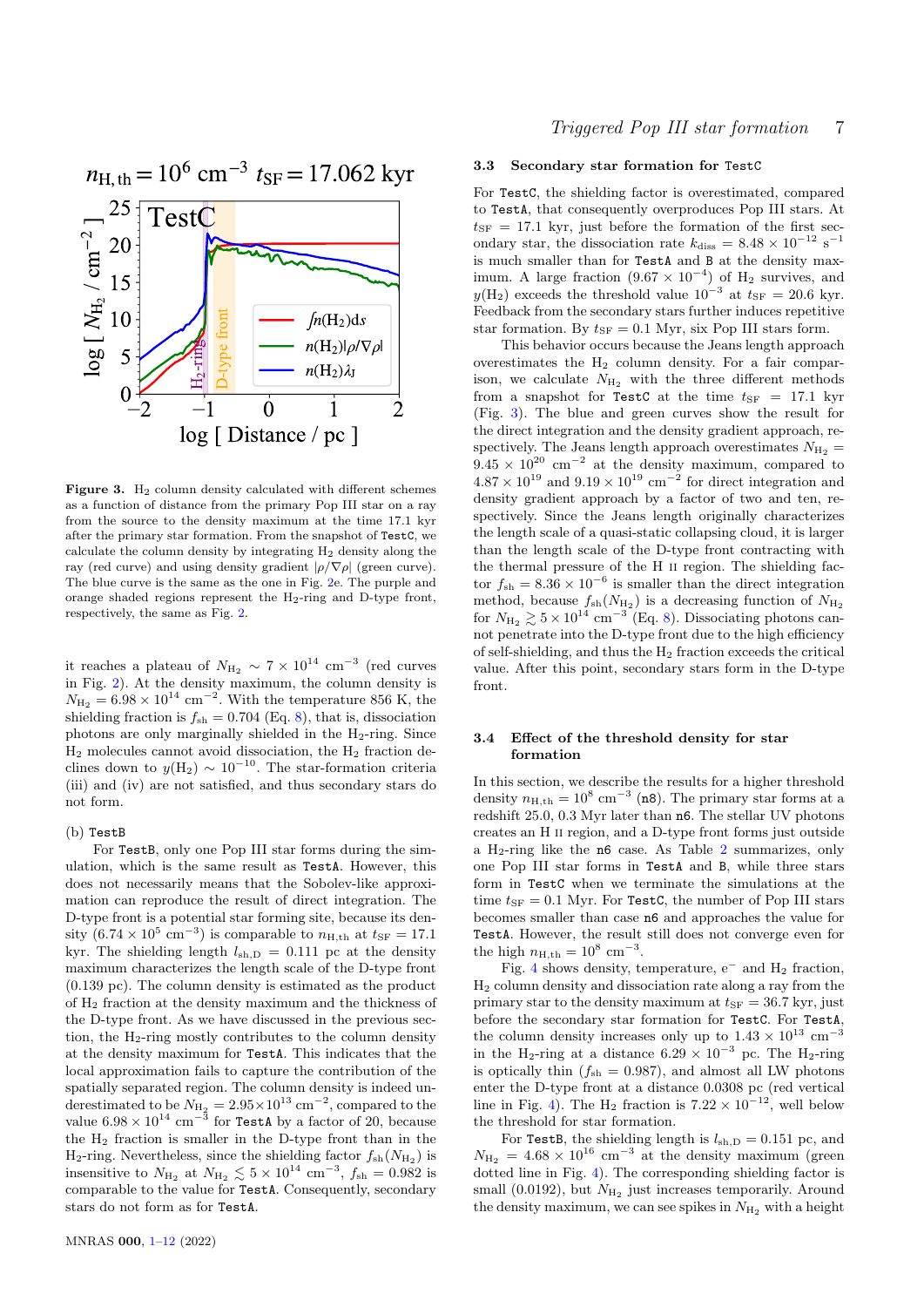

Figure 4. Same as Fig. [2](#page-5-0) but at the time 36.7 kyr after the primary Pop III star formation just before the secondary star formation for TestC for the threshold density  $n_{\text{H},\text{th}} = 10^8 \text{ cm}^{-3}$  for star formation. The vertical dotted lines show the distance of the density maxima. The red, green and blue curves indicate the results for TestA, TestB and TestC, respectively.

of six orders of magnitude and a width of  $\sim 3 \times 10^{-3}$  pc (green curve in Fig. [4e](#page-7-1)). The sound crossing time of the spikes is  $t_{\rm sc} \sim 1$  kyr for the temperature 300 K, shorter than the dynamical time  $\sim$  10 kyr. This indicates that the spikes are dumped very quickly. The small-scale noise is generated by the sensitivity of the length  $l_{\rm sh,D}$  to the turbulent motion (convergent flow) of the gas. In the D-type front, the column density is  $\sim 10^{13}$  cm<sup>-2</sup> on average, which corresponds to  $f_{\rm sh}$  ∼ 1. Therefore, nearly all of the H<sub>2</sub> molecules are destroyed by LW photons, and further star formation does not occur in the D-type front.

For TestC, the shielding length is  $l_{sh,J} = 0.0392$  pc, and the column density is  $N_{\text{H}_2} = 1.74 \times 10^{22} \text{ cm}^{-2}$ . As in Section [3.3,](#page-6-0) we compare column densities calculated with the three different methods, using a snapshot for TestC at the time  $t_{\rm SF} = 36.7$  kyr (Fig. [5\)](#page-8-0). The column density is overestimated with respect to  $4.12 \times 10^{21}$  cm<sup>-3</sup> for the direct integration by a factor of four. The shieling factor is  $f_{\rm sh} = 5.44 \times 10^{-8}$ , and  $k_{\text{diss}}$  in the D-type front is small  $(2.70 \times 10^{-12} \text{ s}^{-1})$ . As

<span id="page-7-1"></span>a result, the criterion for star formation is satisfied, and the secondary stars form in this test.

## <span id="page-7-0"></span>4 DISCUSSION

## 4.1 Computational time

We carry out the simulations with 448 cores on the Frontera supercomputer system at Texas Advanced Computing Cen-ter. Table [3](#page-8-1) shows the computational time  $t_{\text{comp}}$  for the different approximate methods and threshold densities  $n_{\text{H,th}}$ . The computational time is generally longer for n8 than for n6 by a factor of ∼ 10. Because the gas density increases up to  $10^8$  cm<sup>-3</sup> in n8, it takes additional computation to solve hydrodynamics, chemistry and radiative transfer in the region with densities  $\sim 10^6 < n_H/cm^{-3} < 10^8$ .

For  $n6$ ,  $t_{\text{comp}}$  is shorter at 6.35 hours for TestB than the 15.5 hours taken for TestA by a factor of 2.5. The local approximation can reduce the numerical cost, compared to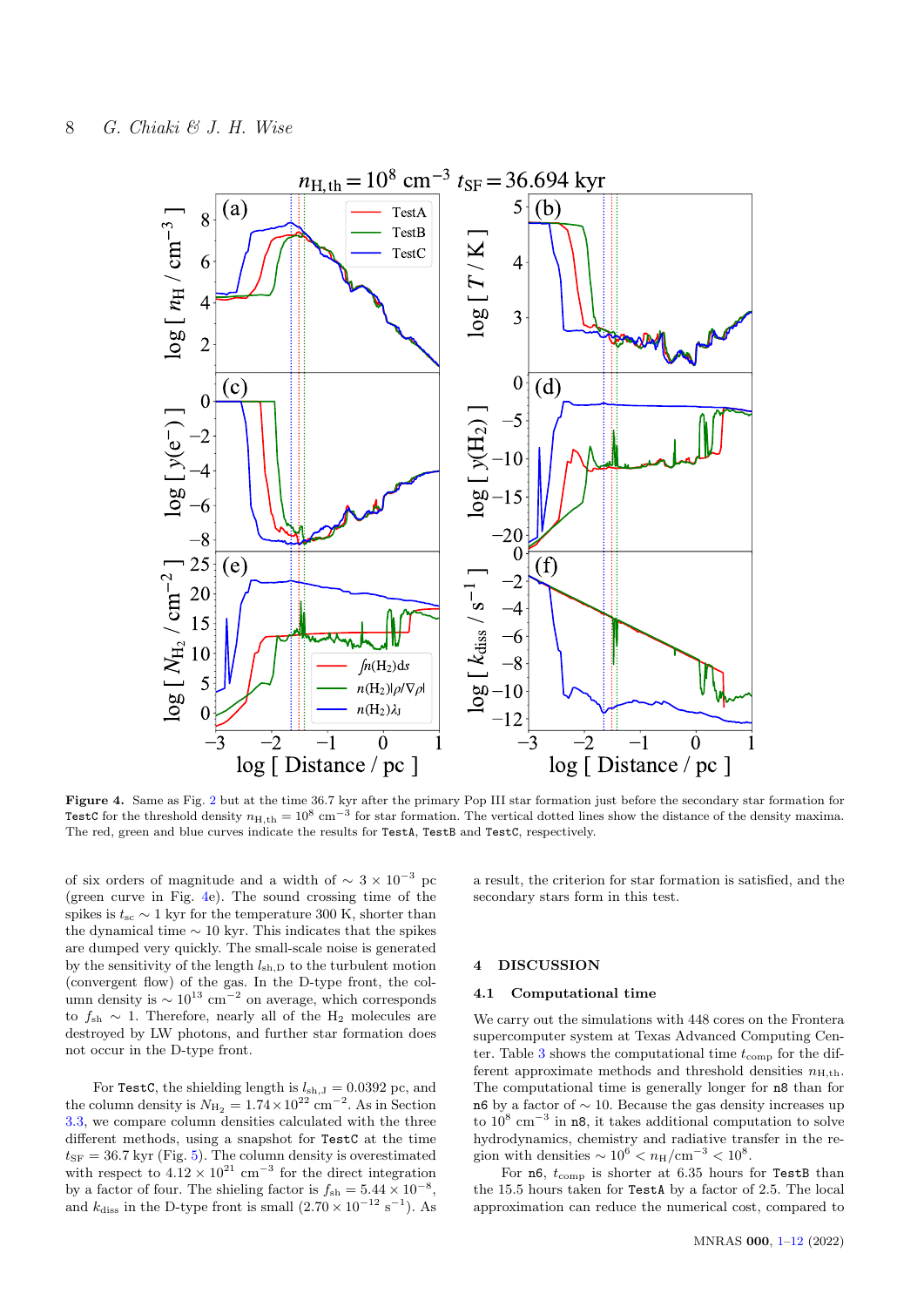

<span id="page-8-0"></span>Figure 5. The same as Fig. [3](#page-6-2) but at the time 36.7 kyr after the primary Pop III star formation just before the secondary star formation for TestC for the threshold density  $n_{\text{H,th}} = 10^8 \text{ cm}^{-3}$ for star formation. The vertical dotted line shows the distance of the density maximum.

solving the radiative transfer equation of LW photons. We estimate the fraction  $f_{RT}$  of computational time for radiative transfer calculation that includes the ionizing photons and, for TestA, the LW photons (fourth column of Table [3\)](#page-8-1). For TestB,  $f_{\rm RT} = 46.1\%$ , smaller than 86.9% for TestA. For TestC,  $t_{\text{comp}}$  is similar to TestA.

In Mpc-scale cosmological simulations, hundreds of Pop III stars form by a redshift  $\sim 10$  [\(Skinner & Wise](#page-11-33) [2020;](#page-11-33) [Jeon,](#page-10-24) [Besla, & Bromm](#page-10-24) [2021;](#page-10-24) [Schauer et al.](#page-11-21) [2021\)](#page-11-21). It is costly to solve the radiative transfer equation of LW photons for all the stars, because LW photons reach longer distance than ionizing photons by two orders of magnitude (see Fig. [2\)](#page-5-0). The density gradient approach can reduce the computational time by a factor of 2.5, reproducing the star formation history although it fails to include the contribution of the H2-ring to the column density and thus underestimates the column density.

#### 4.2 Feedback effects

We have studied that the approximation methods of LW radiative transfer and their effects onthe multiplicity of Pop III stars in a MH. This may significantly affect the efficiency of radiative and SN feedback. In this section, we discuss the impact from the different numerical setups in a quantitative manner.

#### 4.2.1 Ionization feedback

The emission rates of UV photons is roughly proportional to the number of massive Pop III stars. In Fig. [6a](#page-9-0), we compare the radial profiles of the  $H^+$  and  $He^+$  abundances at the time  $t_{\rm SF} = 0.1$  Myr for the three approximation methods for n6. We define the radius of the I-front as the distance where  $y(H^+) = 0.01$ , which is comparable to the radius of the I-front for He. The I-front reaches 31.3 comoving pc

<span id="page-8-1"></span>Table 3. Computational time for each run

| $n_{\rm H, th}$ | Test | $t_{\rm comp}$ | $f_{\rm RT}$ |
|-----------------|------|----------------|--------------|
| $\rm[cm^{-3}]$  |      | [hours]        | [%]          |
| $10^{6}$        | А    | 15.5           | 86.7         |
|                 | B    | 6.35           | 46.1         |
|                 | C    | 16.4           | 36.9         |
| $10^{8}$        | А    | 143            | 86.9         |
|                 | В    | 65.1           | 24.8         |
|                 | C    | 59.9           | 48.0         |

Note —  $t_{\text{comp}}$ : Computational time in units of hour.  $f_{\text{RT}}$ : Fraction of computational time for radiative transfer. We carry out these simulations with 448 cores on the supercomputer system TACC/Frontera.

for TestC, which is larger than  $\sim$  5 pc for the other runs, because multiple radiation sources form.

In this work, we terminate the simulations at  $t_{\rm SF}$  = 0.1 Myr, but we can predict whether the H ii region will eventually expand beyond the virial radius. [Chiaki et al.](#page-10-25) [\(2018\)](#page-10-25) estimated the critical halo mass, below which the radiation energy exceeds the binding energy of a MH, to be

$$
M_{\text{halo,cr}} = 5.64 \times 10^6 \text{ M}_{\odot} \left(\frac{v_{\text{D}}}{10 \text{ km s}^{-1}}\right)^{3/4} \left(\frac{t_{\text{life}}}{10 \text{ Myr}}\right)^{3/4} \times \left(\frac{Q(\text{H})}{5 \times 10^{49} \text{ s}^{-1}}\right)^{3/4} \left(\frac{1+z}{26}\right)^{-3/2}, \quad (14)
$$

where  $v_D$  is the expansion velocity of a D-type front, and  $t_{\text{life}}$ is the stellar lifetime. A Pop III star with a mass 10.4  $M_{\odot}$ emits ionizing photons at a rate  $5.42 \times 10^{47}$  s<sup>-1</sup> (Table [2\)](#page-3-2). In models where a single star forms (TestA and B), the critical halo mass is  $1.89\times 10^5$   ${\rm M_\odot}.$  Since the mass of the host halo  $3.39 \times 10^5$  M<sub> $\odot$ </sub> exceeds the critical mass, we can predict that the H II region does not expand beyond the virial radius. For TestC, the total emission rate is  $3.88 \times 10^{49}$  and  $6.53 \times 10^{49}$  s<sup>-1</sup> for **n6** and **n8**, respectively. Since the halo mass is below the critical mass  $(4.66 \times 10^6 \text{ and } 6.89 \times 10^6 \text{ M}_\odot)$ respectively), we can predict that ionization photons can reach IGM. This indicates that the different models can affect the initial stage of cosmic reionization.

## 4.2.2 LW feedback

LW radiation can suppress star formation in neighboring clouds by dissociating  $H_2$  [\(O'Shea & Norman](#page-11-37) [2008;](#page-11-37) [Hirano](#page-10-2) [et al.](#page-10-2) [2015\)](#page-10-2) or sometimes trigger the formation of supermassive stars and black holes [\(Omukai](#page-11-38) [2001;](#page-11-38) [Wise et al.](#page-11-39) [2019;](#page-11-39) [Regan et al.](#page-11-40) [2020\)](#page-11-40). We compare the LW intensity

$$
J_{\rm LW} = \frac{f_{\rm sh}}{4\pi} \frac{E_{\rm LW}}{\Delta \nu_{\rm LW}} \frac{Q(\rm LW)}{4\pi D^2},\tag{15}
$$

where D is the distance from a star (cluster), and  $\Delta \nu_{\rm LW}$  =  $5.80 \times 10^{14}$  Hz is the width of the LW band. Hereafter we use the LW intensity  $J_{21}$  in units of  $10^{-21}$  erg s<sup>-1</sup> cm<sup>-2</sup> Hz<sup>-1</sup>  $sr^{-1}$ .

Fig. [6b](#page-9-0) shows the LW intensity as a function of the distance from the primary star at the time  $t_{SF} = 0.1$  Myr. At distances  $D \leq 0.01$  kpc (comoving), the intensity is largest for TestC because of multiple Pop III star formation. At  $0.01 \lesssim D/\text{kpc} \lesssim 1$ , the intensity for TestC is smaller than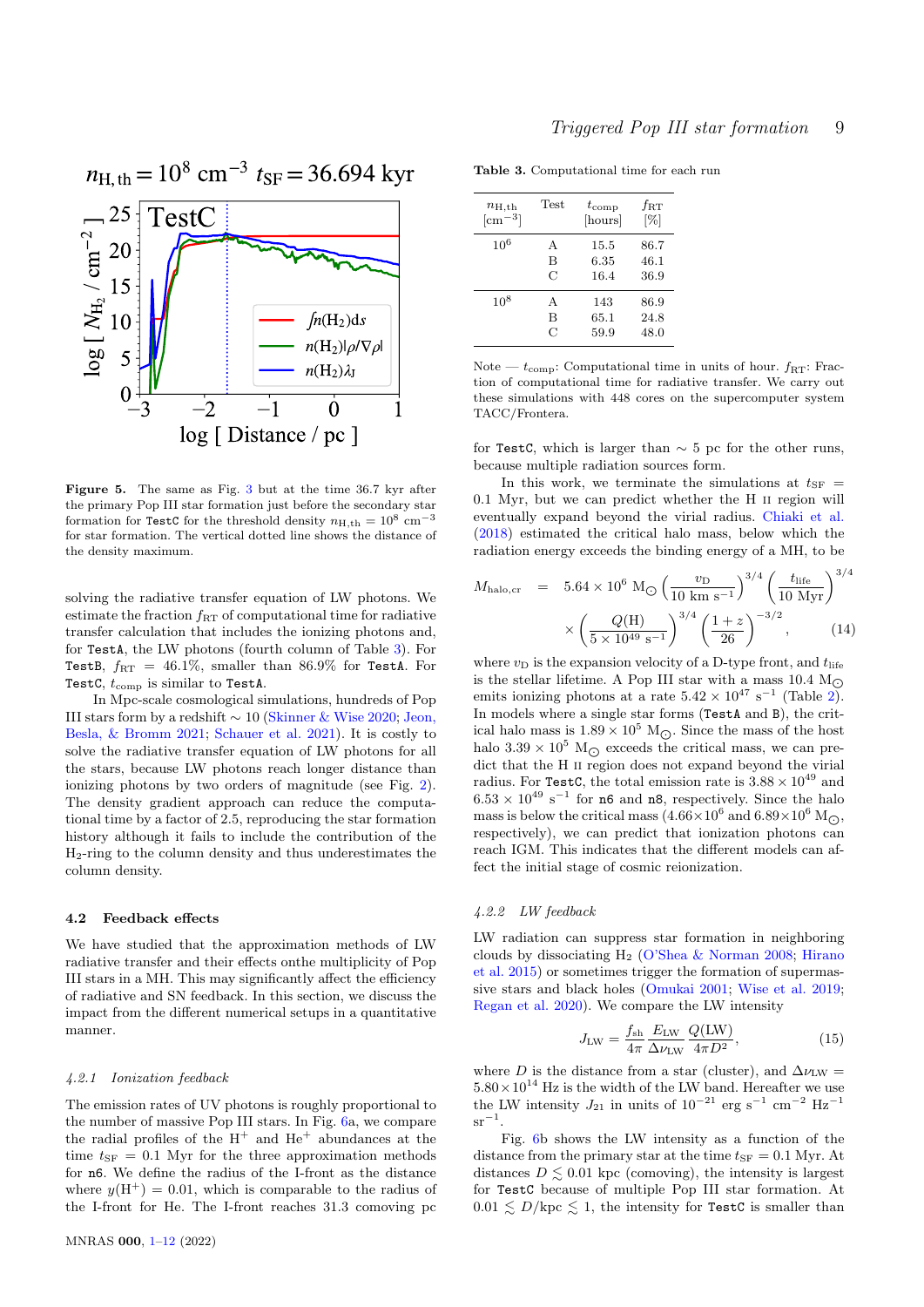in the optically thin case, where the intensity declines as  $\propto D^{-2}$  due to geometrical dilution. This indicates that dense clumps absorb LW photons, and additional star formation may occur in the self-shielded regions for TestC. At  $D \geq 1$ kpc, the intensity roughly follows a profile  $\propto D^{-2}$  for all the tests, but the intensity is the largest for TestC. LW radiation can quench star formation in low-mass MHs with intensities  $J_{21} \geq 0.1$  [\(O'Shea & Norman](#page-11-37) [2008\)](#page-11-37).  $J_{21}$  exceeds this value in larger region of 3.84 kpc in TestC. Star formation may be delayed for ∼ Myr in neighboring MHs due to strong LW emission from the star cluster.

At  $D \sim 10$  kpc, the intensity rapidly declines for TestA. because the gas is optically thick in the LW band. For TestB, the gas remains optically thin, and the profile follows  $\propto D^{-2}$ . The local approximation with density gradient can safely estimate the column density in the D-front, but it fails to estimate the column density at larger distances  $D \geq 30$ kpc. Fortunately, at these distances,  $J_{21}$  is not so strong  $({\sim 10^{-2}})$ , and thus star formation may not be significantly affected by this overestimate of  $J_{21}$ .

## 4.2.3 SN feedback

Massive Pop III stars will undergo SN explosions at the end of their lives and release the first metals into ISM and IGM. [Chiaki et al.](#page-10-25) [\(2018\)](#page-10-25) found that there are two modes of metal enrichment: internal enrichment (IE) and external enrichment (EE). The latter occurs if the emission rate of ionizing photons is sufficiently large before SN explosions occur. If an H ii region expands beyond the virial radius of a host halo, SN shocks can propagate through the rarefied region without energy loss by radiative cooling. Therefore, EE occurs for a halo with masses below the critical value of Eq.  $(14).$  $(14).$ 

For TestA and B, we can predict that, since the H ii region will be bound in the MH, IE will occur. The ejected metal mass is  $M_{\rm met} \sim 1 \,{\rm M_\odot}$  for a progenitor mass  $M_{\rm PopIII} \sim$  $10 M_{\odot}$  [\(Nomoto, Kobayashi, & Tominaga](#page-11-41) [2013\)](#page-11-41). If the metals are uniformly mixed with the pristine gas with a mass  $M_{\text{gas}} = 5 \times 10^4 \text{ M}_{\odot}$  in the MH, the metallicity is estimated to be

$$
Z_{\rm IE} = \frac{M_{\rm met}}{M_{\rm gas}} = 10^{-3} \, \, Z_{\bigodot} \left(\frac{M_{\rm met}}{1 \, \rm M_{\bigodot}}\right) \left(\frac{M_{\rm gas}}{5 \times 10^4 \, \rm M_{\bigodot}}\right)^{-1} \tag{16}
$$

as confirmed by earlier numerical studies [\(Ritter et al.](#page-11-42) [2012,](#page-11-42) [2015;](#page-11-11) [Sluder et al.](#page-11-43) [2016;](#page-11-43) [Chiaki & Wise](#page-10-21) [2019\)](#page-10-21). For TestC, since the halo mass is below the critical mass, the cloud will be disrupted by multiple SN explosions. SN ejecta will reach neighboring halos. However, only a small fraction of ejecta can reach the center of the halos because of the pressure gradient force of gas clumps. Therefore, EE is expected to be less effective than IE. The resulting metallicity will be  $Z_{\text{EE}} \lesssim 10^{-5}$  Z<sub>O</sub> in the neighboring halos [\(Smith et al.](#page-11-20) [2015;](#page-11-20) [Chen et al.](#page-10-26) [2017;](#page-10-26) [Chiaki et al.](#page-10-25) [2018\)](#page-10-25).

#### 4.3 Caveats

## 4.3.1 HD photodissociation

In this work, we do not consider photodissociation of HD molecules, another important coolant in collapsing gas



<span id="page-9-0"></span>**Figure 6.** (a) Abundances of  $H^+$  (solid curves) and  $He^+$  (dashed curves) relative to hydrogen nuclei and (b) LW intensity  $J_{21}$  in units of  $10^{-21}$  erg s<sup>-1</sup> cm<sup>-2</sup> Hz<sup>-1</sup> sr<sup>-1</sup> as a function of distance from the primary Pop III star at 100 kyr after the primary star formation. We take the average in each radial bin. The red, green and blue curves indicate the results for TestA, TestB and TestC, respectively. The blue circles denote the positions of the secondary stars for TestC.

clouds [\(Johnson & Bromm](#page-10-1) [2006;](#page-10-1) [Hirano et al.](#page-10-6) [2014\)](#page-10-6). HD molecules absorb photons in the LW band but in lines at different frequencies from  $H_2$ . The gas is generally optically thin in the absorption lines, because the HD abundance is smaller than H<sub>2</sub> by five orders of magnitude [\(Omukai](#page-11-44) [2012\)](#page-11-44). In our implementation, we assume that each photon package is monochromatic, and we use the shielding function (Eq. [8\)](#page-3-0) averaged over all frequencies in the LW band [\(Wolcott-](#page-11-32)[Green, Haiman, & Bryan](#page-11-32) [2011\)](#page-11-32). HD molecules could receive only a fraction of photons that were not absorbed by  $H_2$ . To overcome this problem, it is ideal to separate the photon package into three energy bins that interact with  $H_2$ , HD and both. We will improve our model in forthcoming papers.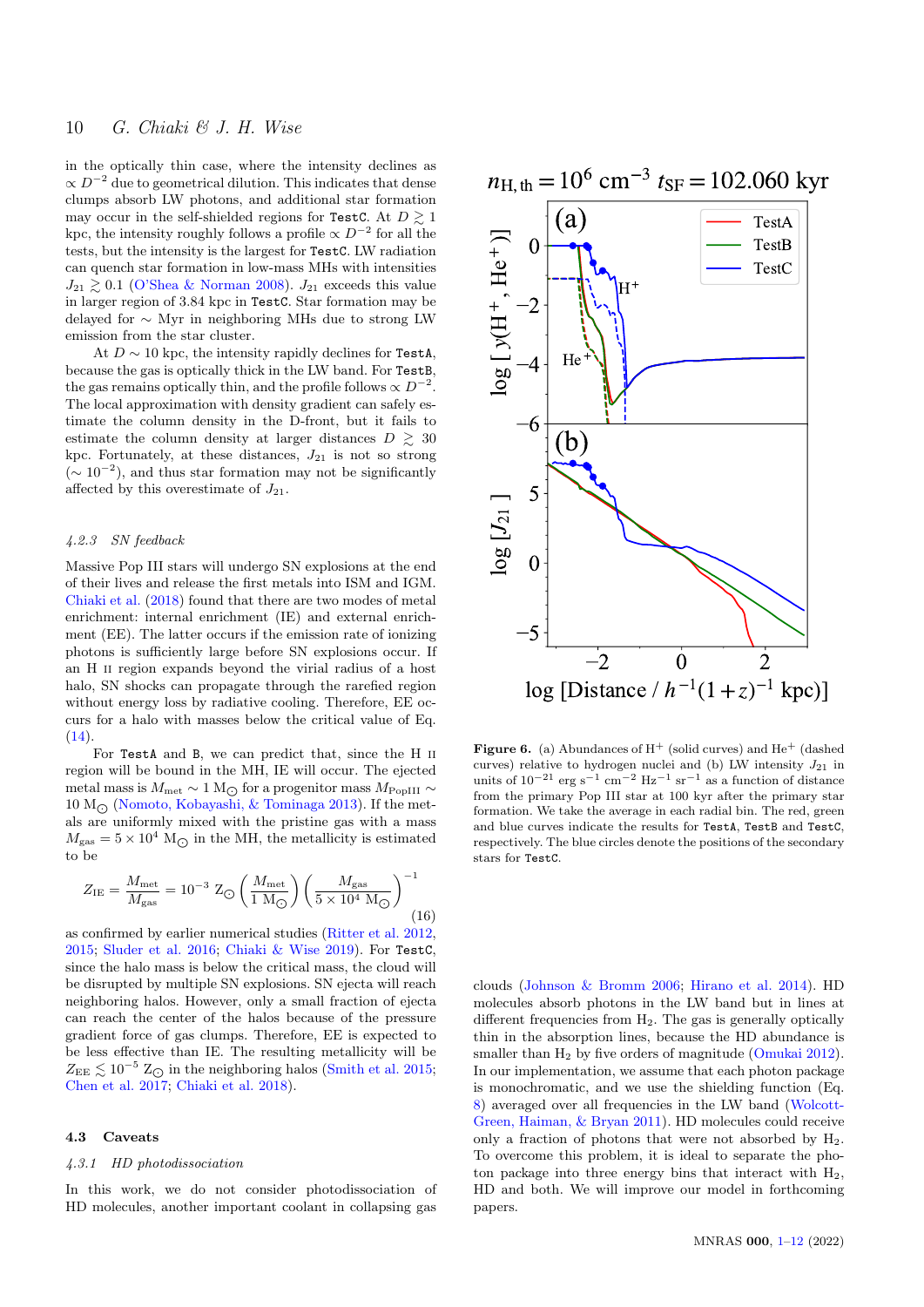## 4.3.2 Stellar mass

We have fixed the primary star mass to 10.4  $M_{\odot}$ . The density and temperature structure of an H ii region should change for different stellar masses [\(Kitayama et al.](#page-11-45) [2004;](#page-11-45) [Whalen et al.](#page-11-46) [2008\)](#page-11-46). For a more massive primary star, the density increases in a D-type front more rapidly because of the more intense ionizing photon emission. At the same time, the emission rate of LW photons is also larger, which may suppress the formation of the secondary stars. We will study star formation for a wider range of stellar masses in future work.

## <span id="page-10-0"></span>5 CONCLUSION

Massive stars emit tremendous amounts of ionizing photons, creating an H ii region. At the limb of the H ii region, a dense shell forms due to internal thermal pressure. This D-type front is a potential star-forming site (triggered star formation; [Elmegreen & Lada](#page-10-8) [1977;](#page-10-8) [Whitworth et al.](#page-11-16) [1994;](#page-11-16) [Hosokawa & Inutsuka](#page-10-9) [2005,](#page-10-9) [2006\)](#page-10-10). In this work, we find that star formation in the D-type front depends on the numerical scheme to solve LW radiation transport. The LW flux depends on the estimate of the  $H_2$  column density  $N_{H_2}$ . We test three cases: the direct integration of  $H_2$  density (TestA), local approximation based on the density gradient (TestB) and the Jeans length (TestC).

We compare the number of secondary stars forming in the D-type front. No secondary stars form in TestA and B while five stars form in TestC. In TestA, dissociating photons are only partially ( $\sim$  0.3) absorbed in a thin H<sub>2</sub>-ring, and the secondary star formation is suppressed. In Test B, the result is consistent with TestA, but we caution that the local approximation underestimates the column density. In TestC, the number of forming stars is overestimated because the Jeans length is generally larger than the thickness of the  $H_2$ -ring.

It is numerically expensive to solve radiation transport of LW photons in numerical simulations because the gas is typically optically thin in the LW band, and photons can reach a large distance (∼ 10 comoving kpc). In large-volume cosmological simulations with a side of ∼ comoving Mpc, the local approximation is useful to reduce computational costs. We find that the computational time is reduced for the local approximation with the density gradient (TestB) by a factor of 2–3, compared to direct integration of  $N_{\rm H_2}$  (TestA). Although the local approximation has limitations, the density gradient approach is balanced strategy to reproduce the star formation history in the early stage of structure formation while keeping computational costs low.

## ACKNOWLEDGMENTS

GC is supported by Research Fellowships of the Japan Society for the Promotion of Science (JSPS). JHW is supported by National Science Foundation grants OAC-1835213 and AST-2108020 and NASA grants NNX17AG23G, 80NSSC20K0520, and 80NSSC21K1053. The simulation was performed with NSF's LRAC allocation AST-20007 on the Frontera resources in TACC. The figures in this paper are constructed with the plotting library matplotlib [\(Hunter](#page-10-27) [2007\)](#page-10-27).

## DATA AVAILABILITY

The versions of ENZO, GRACKLE, and YT used in this work are available at [https://github.com/](https://github.com/genchiaki/enzo-dev/tree/metal-dust) [genchiaki/enzo-dev/tree/metal-dust](https://github.com/genchiaki/enzo-dev/tree/metal-dust), [https:](https://github.com/genchiaki/grackle/tree/metal-dust) [//github.com/genchiaki/grackle/tree/metal-dust](https://github.com/genchiaki/grackle/tree/metal-dust),

<https://github.com/genchiaki/yt/tree/metal-dust>,

respectively. The script for YT used in this work is available at [https://github.com/genchiaki/Analysis\\_CEMP](https://github.com/genchiaki/Analysis_CEMP). The simulation data will be shared on reasonable request to the authors.

#### **REFERENCES**

- <span id="page-10-23"></span>Abel, T., Anninos, P., Zhang, Y., & Norman, M. L. 1997, New Astron., 2, 181
- <span id="page-10-20"></span><span id="page-10-5"></span>Abel, T., Bryan, G. L., & Norman, M. L. 2002, Science, 295, 93 Behroozi P. S., Wechsler R. H., Wu H.-Y., 2013, ApJ, 762, 109. doi:10.1088/0004-637X/762/2/109
- <span id="page-10-4"></span>Bromm, V., Coppi, P. S., & Larson, R. B. 1999, ApJ, 527, L5
- <span id="page-10-15"></span>Brummel-Smith C., Bryan G., Butsky I., Corlies L., Emerick A., Forbes J., Fujimoto Y., et al., 2019, JOSS, 4, 1636. doi:10.21105/joss.01636
- <span id="page-10-16"></span>Bryan G. L., Norman M. L., Stone J. M., Cen R., Ostriker J. P., 1995, CoPhC, 89, 149
- <span id="page-10-18"></span>Bryan G. L., Norman M. L., 1997, arXiv, astro-ph/9710187
- <span id="page-10-14"></span>Bryan, G. L., Norman, M. L., O'Shea, B. W., et al. 2014, ApJS, 211, 19
- <span id="page-10-26"></span>Chen, K.-J., Whalen, D. J., Wollenberg, K. M. J., Glover, S. C. O., & Klessen, R. S. 2017, ApJ, 844, 111
- <span id="page-10-3"></span>Chiaki, G., Yoshida, N., & Kitayama, T. 2013, ApJ, 762, 50
- <span id="page-10-25"></span>Chiaki, G., Susa, H., & Hirano, S. 2018, MNRAS, 475, 4378
- <span id="page-10-21"></span>Chiaki, G., & Wise, J. H. 2019, MNRAS, 482, 3933
- <span id="page-10-12"></span>Draine, B. T., & Bertoldi, F. 1996, ApJ, 468, 269
- <span id="page-10-17"></span>Efstathiou G., Davis M., White S. D. M., Frenk C. S., 1985, ApJS, 57, 241
- <span id="page-10-8"></span>Elmegreen B. G., Lada C. J., 1977, ApJ, 214, 725. doi:10.1086/155302
- <span id="page-10-11"></span>Federman S. R., Glassgold A. E., Kwan J., 1979, ApJ, 227, 466. doi:10.1086/156753
- <span id="page-10-22"></span>G´orski K. M., Hivon E., Banday A. J., Wandelt B. D., Hansen F. K., Reinecke M., Bartelmann M., 2005, ApJ, 622, 759. doi:10.1086/427976
- <span id="page-10-7"></span>Greif, T. H., Bromm, V., Clark, P. C., et al. 2012, MNRAS, 424, 399
- <span id="page-10-13"></span>Hartwig T., Glover S. C. O., Klessen R. S., Latif M. A., Volonteri M., 2015b, MNRAS, 452, 1233. doi:10.1093/mnras/stv1368
- <span id="page-10-19"></span>Hahn, O., & Abel, T. 2011, MNRAS, 415, 2101
- <span id="page-10-6"></span>Hirano, S., Hosokawa, T., Yoshida, N., et al. 2014, ApJ, 781, 60
- <span id="page-10-2"></span>Hirano, S., Hosokawa, T., Yoshida, N., Omukai, K., & Yorke, H. W. 2015, MNRAS, 448, 568
- <span id="page-10-9"></span>Hosokawa T., Inutsuka S.-. ichiro ., 2005, ApJ, 623, 917. doi:10.1086/428648
- <span id="page-10-10"></span>Hosokawa T., Inutsuka S.-. ichiro ., 2006, ApJ, 646, 240. doi:10.1086/504789
- Hosokawa, T., Omukai, K., Yoshida, N., & Yorke, H. W. 2011, Science, 334, 1250
- <span id="page-10-27"></span>Hunter J. D., 2007, CSE, 9, 90
- <span id="page-10-24"></span>Jeon M., Besla G., Bromm V., 2021, MNRAS, 506, 1850. doi:10.1093/mnras/stab1771
- <span id="page-10-1"></span>Johnson J. L., Bromm V., 2006, MNRAS, 366, 247. doi:10.1111/j.1365-2966.2005.09846.x